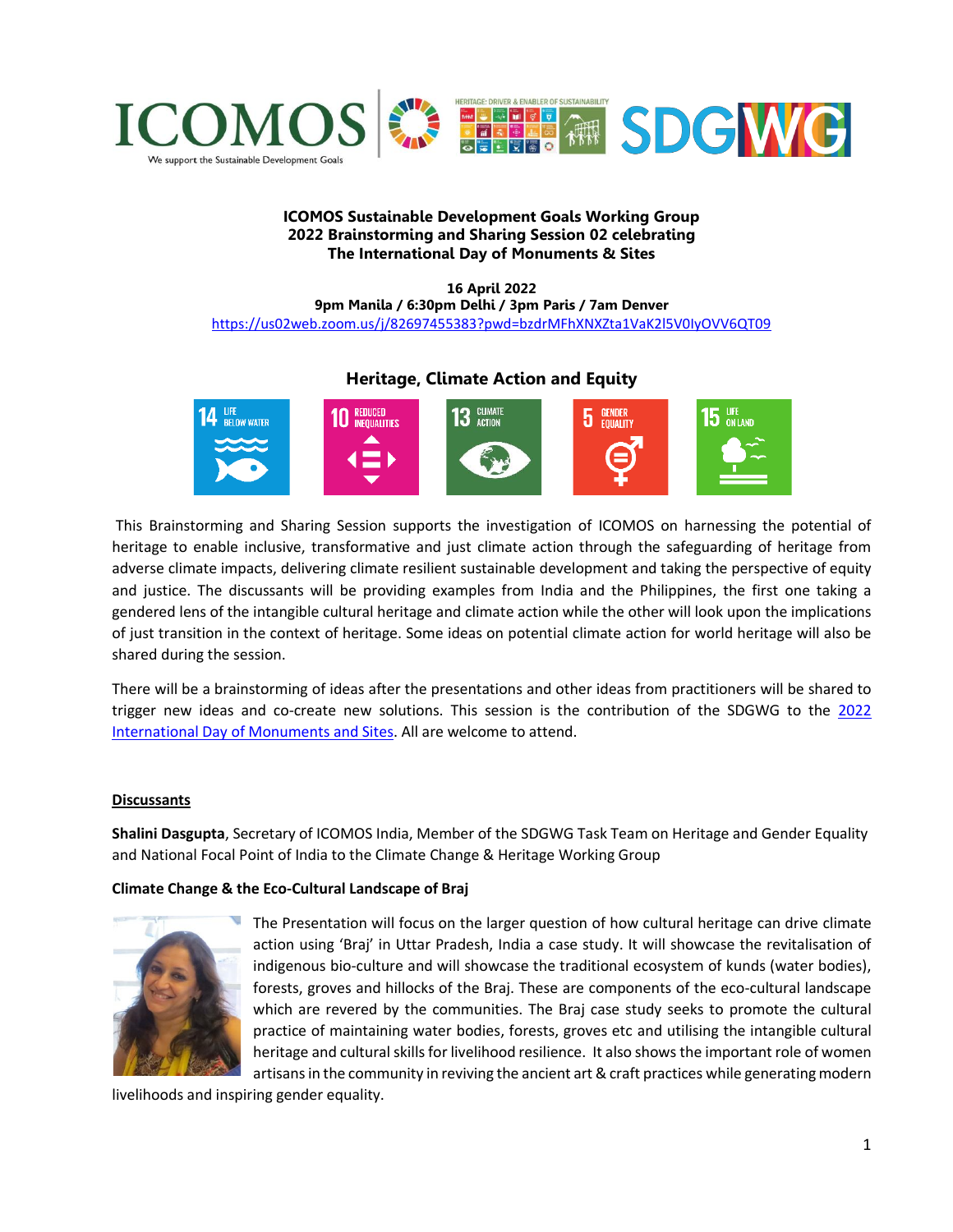

The case study intends to show that culture is closely connected to ecosystems. Sometimes scientific approaches undermine the traditional knowledge systems & living heritage, further undermining the contributions culture can make to climate action. It highlights the importance of enabling communities to be in charge of contributing & implementing climate actions to protect their own interests & livelihoods, cultural heritage and rights.

**Atty. Therese Guiao**, Member of ICOMOS Philippines, Environmental Lawyer, Managing Director of Parabukas

## **Just Transition in the Context of Heritage**



The concept of just transition first gained popularity in relation to the labor movement in the late 20th century, but has been quickly gaining traction in the context of climate change. The Energy and Climate Change Directorate of the Scottish Government (2020) defines just transition in two ways – the first is derived from its roots in the labor movement, and pertains to *"the need to offer State support to workers and communities who will lose their livelihoods due to a deliberate shirt away from the fossil fuel industry"*. The second definition is broader, calling for justice not just for workers, but for vulnerable groups or sectors as well. Here, *"justice and equity are understood to form an integral part of transition towards a low-carbon* 

*world,"* calling for *"an ambitious social and economic restructuring that addresses the roots of inequality."* (Scotting Government, 2020)

This discussion explores the implications of just transition in the context of the intersection between climate change and cultural and natural heritage. It is meant to provide food for thought, spark ideas and identify areas of possible further research.



#### **Moderator**

**Lydia Loopesko**, Member of the SDGWG and US/ICOMOS, Program Coordinator of the US/ICOMOS International Exchange Program.

In 2021, Ms. Loopesko initiated the SDGWG research with Gabriel Caballero entitled, *"Integration of Sustainable Development Goals and Climate Action at World Heritage Sites"* and the team is continuing the second phase of the research in the summer of 2022.

#### **About the Organiser**

Established as an interdisciplinary task force by the ICOMOS Scientific Council during the 18th General Assembly in 2014, the [Sustainable Development Goals Working Group](https://www.icomos.org/en/focus/un-sustainable-development-goals) (SDGWG) coordinates the response and implementation by ICOMOS of the United Nations 2030 Agenda. The Working Group seeks to conserve, safeguard, steward and engage with all types of heritage while providing cultural, social and economic development to communities, limiting environmental impact of heritage, promoting peace among people and advocating for strategic partnerships in this UN Decade of Action.